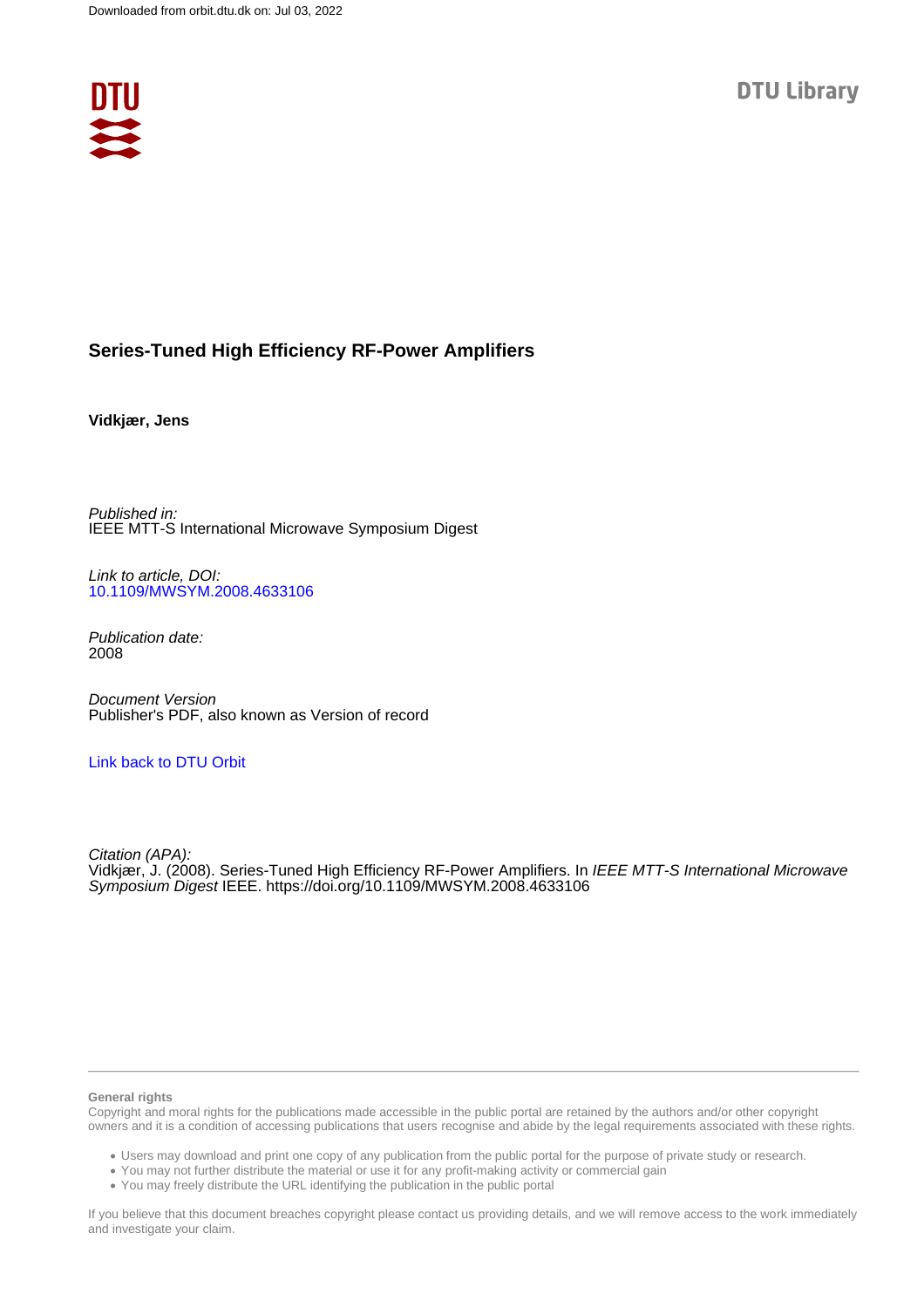# Series-Tuned High Efficiency RF-Power Amplifiers

Jens Vidkjaer DTU electro – Electroscience Dept. Technical University of Denmark Kgs. Lyngby, Denmark jv@elektro.dtu.dk

*Abstract***—An approach to high efficiency RF-power amplifier design is presented. It addresses simultaneously efficiency optimization and peak voltage limitations when transistors are pushed towards their power limits.** 

#### I. INTRODUCTION

A major decision in design of a high efficiency RF-power amplifier stage is to determine the transistor load impedance, which simultaneously provides the desired output power, optimizes efficiency, and operates the transistor within its voltage ratings. Having solved this problem, the remaining task is to design the corresponding impedance transformation and matching circuits for the transistor. Here, we may benefit from the still improving accuracy of the simulation models of RF power transistors. It is the purpose of this paper to focus on the first issue, and subsequently demonstrate how the results may support a 50W, 435MHz narrow-band RF power amplifier design using vendor supplied transistor models.

#### II. SERIES TUNING IN RF POWER AMPLIFIERS

High powers at high frequencies imply low impedance levels, and series tuning becomes the natural choice of connecting to the transistor through realizable component. Series tuning means also that the currents entering the transistor are kept sinusoidal. This is in contrast to the classical class A, AB, B, and C RF-power amplifier concepts, where parallel tuning forces sinusoidal voltages. Series tuning is the outset for more dedicated high efficiency amplifier principles including class D, F, and, especially, class E. Therefore, the basic equivalent circuit setup for discussing series tuning, which is shown in Fig.1, resembles the setups for class E discussions. But unlike the common approach in literature, [2] [3], no attempts are made to find closed or partly closed form solutions to this circuit problem. Instead we shall resort on numerical techniques and demonstrate that the corresponding solutions have wider practical implications since only a minimum number of constraints are required. Furthermore, it becomes possible to incorporate transistor series losses in the efficiency estimations, which significantly improves the foundation for design decisions.

In addition to the series tuning, which causes the sinusoidal load current of amplitude  $I_{d1}$ , the major assumptions behind

This work was conducted as the initial step towards the design of a power amplifier for a p-band ice sounding radar, ESA (Europeans Space Agency ) contract no 19397/05/NL/JA. [1]

the equivalent circuit is that the transistor is driven so hard that is operation may be described by a switch. The switch is closed when the gate to source voltage is above threshold and open when it is below. The transistor input details are not explicitly shown in the equivalent circuit, but the input driving is specified through the switch opening angle  $\theta_a$ . When the switch is open, the total drain current, which is the sinusoidal load current plus the dc supply current  $I_{d0}$ , charges or decharges the transistor output capacitance  $C<sub>o</sub>$ . When the switch closes and short-circuits the capacitor, the drain source voltage is fixed to the voltage source  $V_{ON}$ , which accounts for the dynamic on-voltage of the transistor.

Before discussing the setup and solution of equations for the output loading, it should be realized that the circuit includes two power loss mechanisms. The transistor series loss,

$$
P_{tr,series} = I_{c0} V_{ON} , \qquad (1)
$$

and the switching loss that accompanies the closing of the switch. If  $V_{\text{csw}}$  denotes the capacitor voltage prior to switching,  $f_0$  is the operating frequency, and  $B_c$  is the corresponding susceptance of the output capacitor, the switching loss becomes

$$
P_{tr,switch} = C_0 V_{csw}^2 f_0 / 2 = B_c V_{csw}^2 / 4\pi , \qquad (2)
$$

The power balance in the circuit is given by

$$
P_{load} = P_{battery} - P_{tr, series} - P_{tr, switch}
$$
  
=  $I_{d0}V_{DD} - I_{d0}V_{ON} - P_{tr, switch}$ , (3)

where  $V_{DD}$  is the supply voltage. If we organize the circuit to avoid switching losses, which is a part of the class E concept, the drain efficiency becomes the highest possible,



Figure 1. Simplified equivalent circuit for transistor loading in a series tuned amplifier.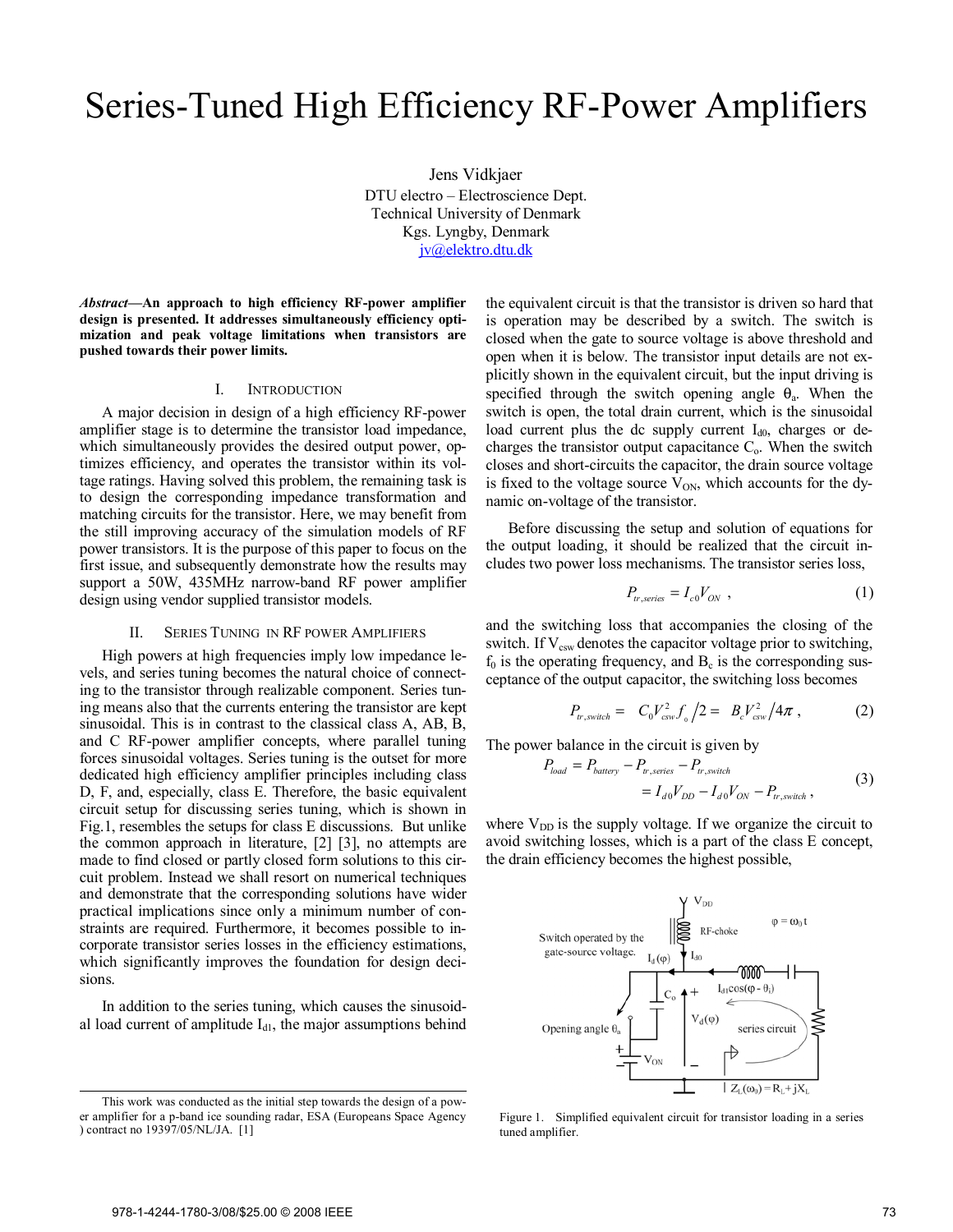$$
\eta_{opt} = P_{load} / P_{batter} |_{P_{tr,switch}=0} = 1 - V_{ON} / V_{DD} . \tag{4}
$$

Without series losses either, this result agrees with the ideal class E promise of 100% efficiency. In realistic amplifiers the efficiency in (4) represents an upper bound for any design.

#### III. MODEL SETUP

Fig.2 summarizes the assumed wave-shapes of the drain current,

$$
I_d(t) = I_{d0} + I_{d1} \cos(\varphi - \theta_i), \quad \varphi = \omega_0 t,\tag{5}
$$

and the drain voltage,

$$
V_d(\varphi) = \begin{cases} V_{ON} + \frac{1}{B_c} \int_0^{\varphi} I_d(\varphi) d\varphi & 0 < \varphi < \theta_a \\ = \frac{I_{d0}}{B_c} \varphi + \frac{I_{d1}}{B_c} \left[ \sin(\varphi - \theta_i) + \sin \theta_i \right], & (6) \\ V_{ON}, & \theta_a < \varphi < 2\pi. \end{cases}
$$

The instance where the switch opens is taken as time origin above, so the switch open period of length  $\theta_a$  starts from zero. Within this period, the voltage gets an optimum if and when the current turns negative at phase  $\theta_{m}$ . We shall avoid lengthy discussions of pathological cases, and assume that this happens as sketched in Figure 2. , so the voltage peaks at phase

$$
\theta_m = \theta_i + \pi - \cos^{-1}(I_{d0}/I_{d1}) \quad . \tag{7}
$$

The voltage expression (6) provides a basis for formulating three basic constraints that always must be met. First, the mean voltage must equal the battery voltage<sup>1</sup>,

$$
\frac{1}{2\pi} \int_{0}^{2\pi} V_d(\varphi) d\varphi = V_{d0}(I_{d0}, I_{d1}, \theta_i, \theta_a, B_c, V_{ON}) = V_{DD}.
$$
 (8)

Taking the fundamental frequency drain voltage and current components as phasors, the loading condition is expressed

$$
\vec{V}_{d1} = -Z_L \vec{I}_{d1} = - (R_L + jX_L) \vec{I}_{d1}, \qquad (9)
$$

where  $R<sub>L</sub>$  and  $X<sub>L</sub>$  are the real and the imaginary part of the load impedance. Worked out in details, this gives two loading constraints for in-phase and quadrature components respectively,

$$
\frac{1}{\pi} \int_{0}^{2\pi} V_d(\varphi) \cos \varphi d\varphi = V_{d1} (I_{d0}, I_{d1}, \theta_i, \theta_a, B_c)
$$
\n
$$
= -I_{d1} [R_L \cos \theta_i + X_L \sin \theta_i],
$$
\n(10)

$$
\frac{1}{\pi} \int_{0}^{2\pi} V_d(\varphi) \sin \varphi d\varphi = V_{d1Q}(I_{d0}, I_{d1}, \theta_i, \theta_a, B_c)
$$
\n
$$
= -I_{d1} [R_L \sin \theta_i - X_L \cos \theta_i]
$$
\n(11)



Figure 2. Drain current and voltage waveshapes in the switching equivalent circuit of Figure 1.

By equations  $(8)$ ,  $(10)$ , and  $(11)$  we have established three relations among a set of nine variables and parameters

$$
\left\{I_{d0}, I_{d1}, \theta_i, \theta_a, R_L, X_L, B_c, V_{ON}, V_{DD}\right\}.
$$
 (12)

Clearly, some of the components are fixed constants in a design task, but still more constraints are required to solve the transistor loading problem. Relevant candidates are

*Output Power*: 
$$
P_{out} = R_{L} I_{d1}^{2} / 2
$$
, (13)

$$
Efficiency: \quad \eta = R_L I_{d1}^2 / 2I_{d0} V_{DD} \quad , \tag{14}
$$

$$
\underline{Maximum \ Current:}\quad I_{d\max} = I_{d0} + I_{d1} \,,\tag{15}
$$

$$
Maximum Voltage: V_{dmax} = V_d(\theta_m), \qquad (16)
$$

No Switching Loss: 
$$
V_{csw} = V_d(\theta_a) - V_{ON} = 0
$$
. (17)

The last condition is a prerequisite for class E operation, but in literature, it is commonly followed by the additional requirement that the current through the switch must be zero at the switching instant. This conditions is referred to as "optimal" switching, although it is hard to follow the rationale behind the term as the condition, which reads,

"Optimal" Switching :  
\n
$$
I_d(\theta_a) = I_{d0} + I_{d1} \cos(\theta_a - \theta_i) = 0,
$$
\n(18)

does not influence the efficiency of the amplifier. There are, however, two implications of (18). The nice property is that it becomes a remedy in setting up closed form design equations for class E amplifiers. The bad property is that it unnecessarily worsens the well known draw-back of class E designs, [3] p.170, namely that the maximum drain voltage approaches or exceeds the transistor voltage ratings, if we tend to operate them towards their maximum power capabilities. Since the strategy in the present work is to solve the design equations numerically, there are no needs for considering the condition in (18) here.

#### IV. NUMERICAL SOLUTION

To demonstrate a numerical solution to the amplifier loading problem, we consider the task of designing a 50W, 435MHz, narrowband amplifier using the MRF373A LDMOS transistor from Freescale with 28V supply voltage. The transistor may be used to 75W and it has a drain voltage rating of

<sup>&</sup>lt;sup>1</sup> Expression details are summarized below in the appendix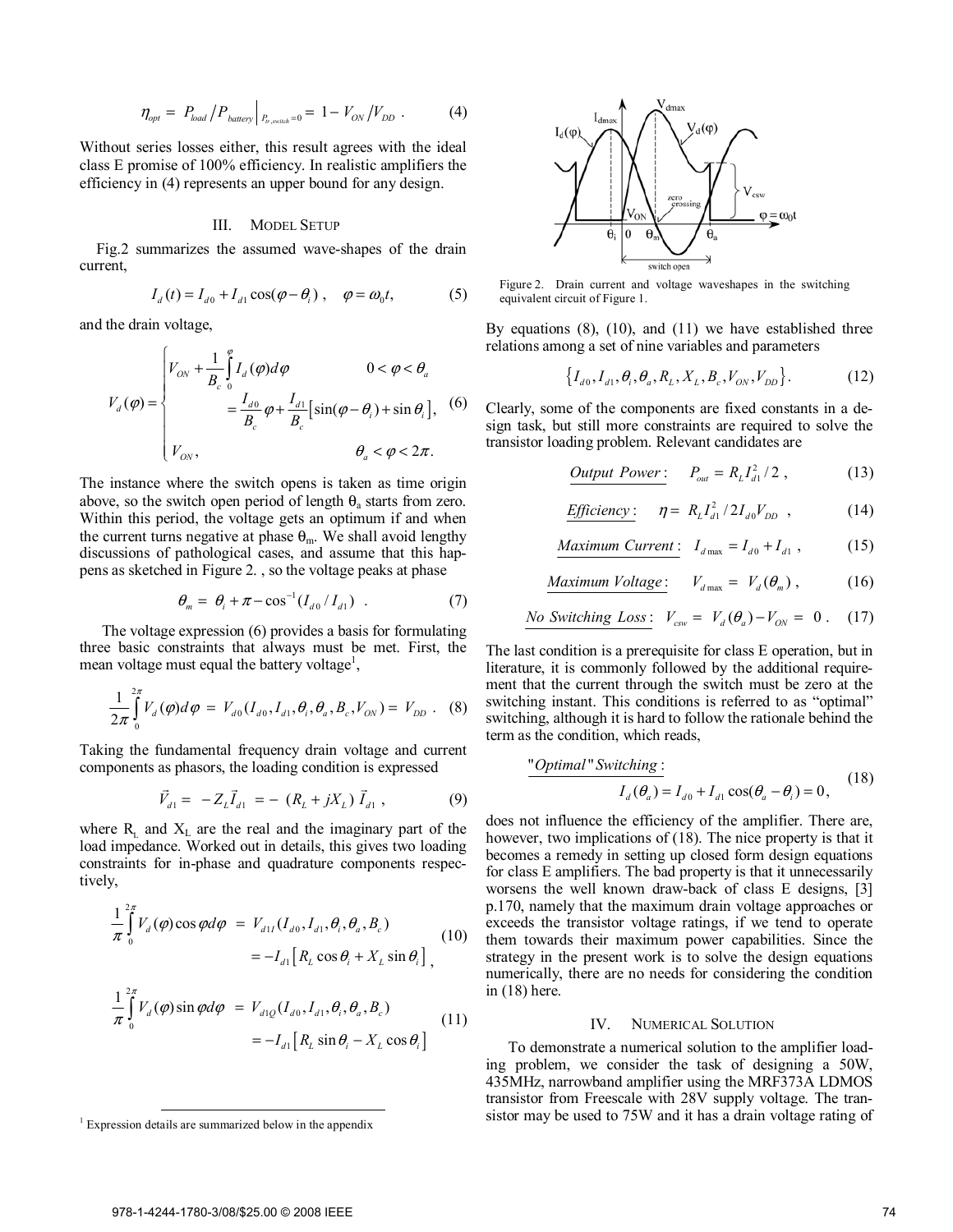

Figure 3. Part (a) and (b) hold the numerical solutions to the loading problem (8), (10), (11) subject to output power (13) and maximum voltage (16) constraints. The amplifier efficiencies and switched voltages in part (c) are post-calculated by (14) and the first equation in (17).

70V. To stay safe we shall limit the maximum drain voltage to 80% of the rating. The transistor has an output capacitance of 49pF and the dynamic on-voltage is set to 4.5V. Thereby three of the quantities in (11) are initially fixed,

$$
B_c = 0.134 S, V_{ON} = 4.5V, V_{DD} = 28V. \tag{19}
$$

In the solution process, the switch opening angle  $\theta_a$  is swept as an independent variable, and the numerical process must solve for the remaining five unknowns,  $I_{d0}$ ,  $I_{d1}$ ,  $\theta_i$ ,  $R_L$ , and  $X_L$ . Besides the three basic conditions (8), (10), and (11), the output power (13) and the maximum voltage (16) requirements are enforced using

$$
P_{out} = 50W, \t V_{d, \text{max}} = 56V. \t (20)
$$

The actual solution process is undertaken by the "fsolve" equation solver routine from the optimization toolbox in MATLAB, and we get the results that are shown in Fig.3. The horizontal axes span the whole range of opening angles  $\theta_a$ where the solutions are meaningful, real-valued quantities. The unknowns that are determined by the numerical process are shown in Fig.3 (a) and (b). On basis of the solutions the resultant efficiency and the voltages  $V_{csw}$ , which are shortcircuited by the switch, are calculated and shown in Fig.3(c).

It is obvious that there is a simultaneous maximum in efficiency and minimum in  $V_{csw}$ . For a series-tuned amplifier with maximum efficiency, the solution curves provide the following design data,

$$
\left.\frac{\theta_a\big|_{\max.\eta} = 247^\circ \Rightarrow}{\eta = 73.6\%,\ R_L = 3.70\Omega,\ X_L = 3.35\Omega}.\right\}
$$
 (21)

The result shows that the penalty for staying with a safe maximum drain voltage is a reduction in efficiency from the upper bound in (4), which gives,

 $\eta_{opt} = 1 - 4.5/28 = 0.84$   $\Box$  84% . (22)

#### V. AMPLIFIER DESIGN SUMMARY

The schematic of the final amplifier is shown in Fig.4 by the corresponding simulation setup for ADS (Advanced Design System from Agilent). The transistor model to be employed comes from the design library that may be downloaded from Freescale. Series tuning is enforced in the circuit by series connecting inductors in the signal path directly to the transistor terminals leads (short, broad transmission lines). At the output side of the transistor  $L_{o1}$ ,  $C_{o1}$ , and  $C_{o2}$  transform the external load to the drain load impedance in (21). Before the input matching circuit was established, the correctly loaded circuit was driven by a sinusoidal current, which was adjusted to provide the desired output power in simulation. By this step we implicitly incorporate the opening angle in the practical



Figure 4. ADS simulation setup for a narrowband power amplifier that is loaded for maximum efficiency according to (21). Inset shows actual circuit.